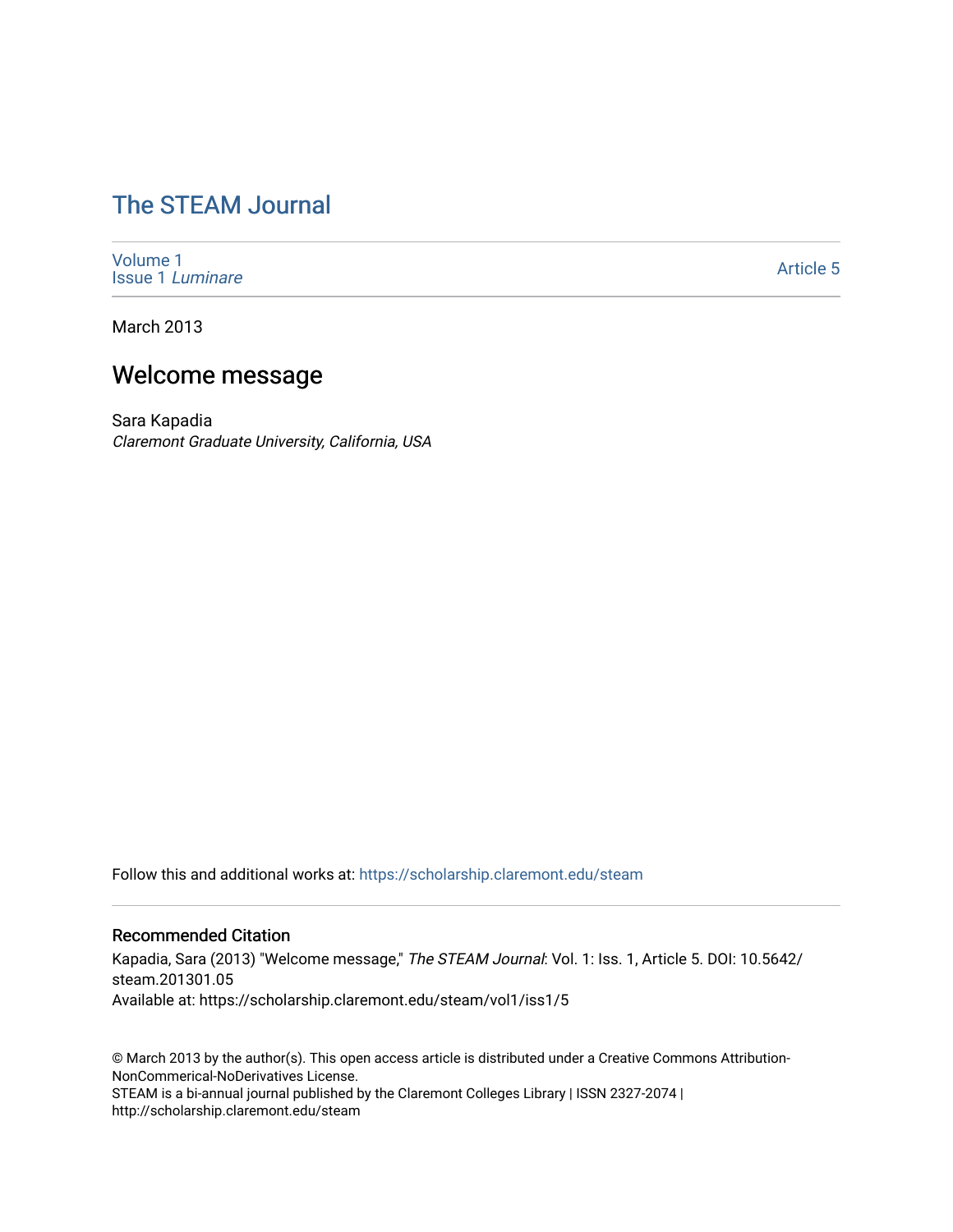## Welcome message

## Creative Commons License



This work is licensed under a [Creative Commons Attribution-Noncommercial-No Derivative Works 3.0](https://creativecommons.org/licenses/by-nc-nd/3.0/) [License](https://creativecommons.org/licenses/by-nc-nd/3.0/).